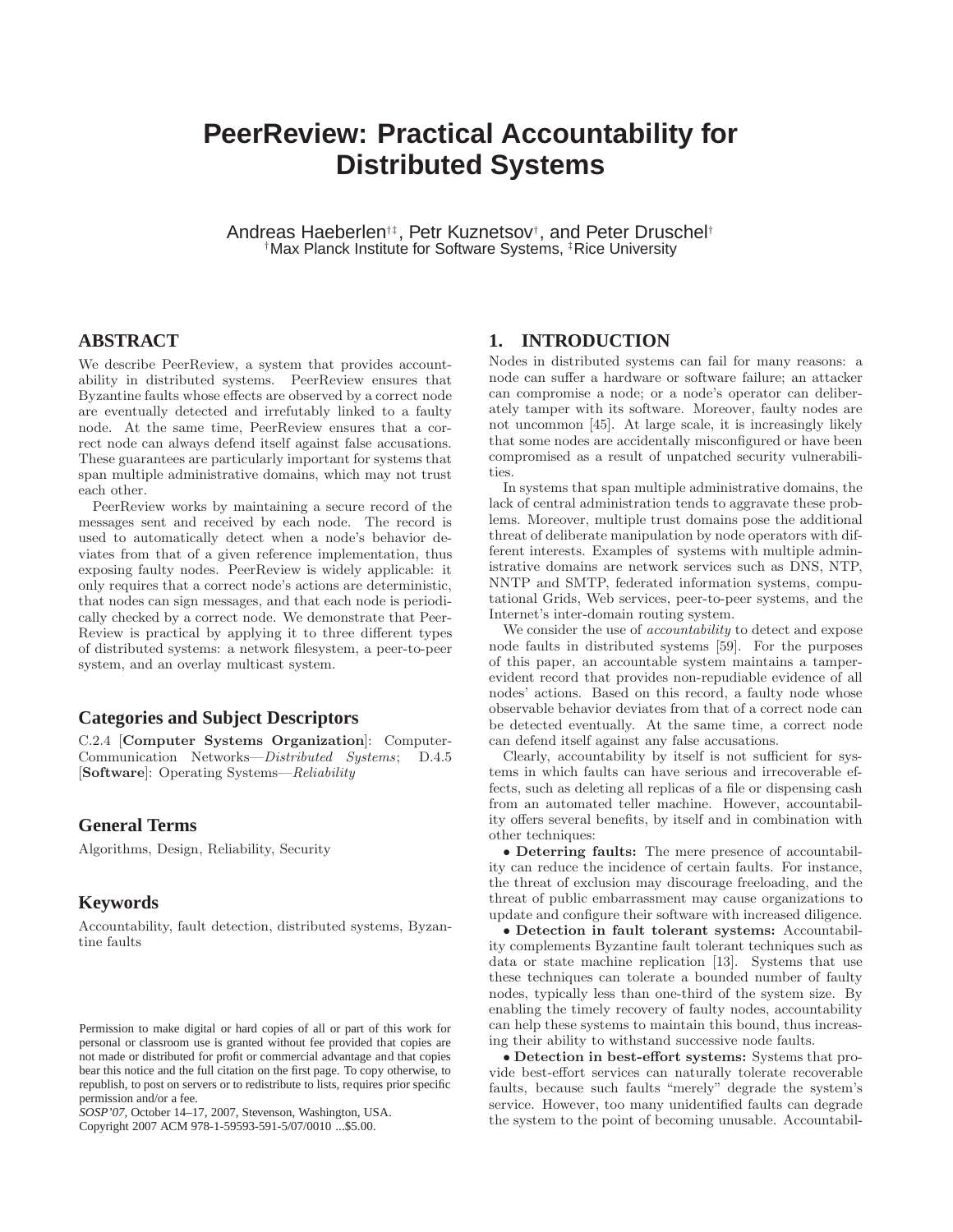ity enables recovery, which helps to maintain the system's health.

• Assigning blame: In systems with multiple trust domains, accountability irrefutably pinpoints the party responsible for a problem, while allowing other principals to prove their innocence to customers, peering partners, and authorities.

This paper describes and evaluates PeerReview, a general and practical system that provides accountability for distributed systems. PeerReview creates a per-node secure log, which records the messages a node has sent and received, and the inputs and outputs of the application. Any node  $i$ can request the log of another node  $j$  and independently determine whether j has deviated from its expected behavior. To do this,  $i$  replays  $j$ 's log using a reference implementation that defines  $j$ 's expected behavior. By comparing the results of the replayed execution with those recorded in the log, PeerReview can detect Byzantine faults without requiring a formal specification of the system.

An accountable system requires strong node identities. Otherwise, an exposed faulty node could escape responsibility by assuming a different identity [21]. In this paper, we assume that each node is in possession of a cryptographic key pair that can be linked to a unique node identifier. We assume that correct nodes' actions are deterministic and that communication between correct nodes eventually succeeds. These assumptions are common in the literature and reasonable in practice [3, 13, 30, 56].

PeerReview was designed for deployment in the Internet and is subject to certain limitations imposed by that environment. First, PeerReview cannot expose a faulty node that ignores some messages but never sends a message that a correct node would not send. The reason is that packet loss, or network or processing delays could make a correct node temporarily seem as though it were ignoring a message. With PeerReview, a node that does not respond to a message is eventually suspected by every correct node. A suspected node can exonerate itself by acknowledging the message. By restricting correct nodes to communicate with only non-suspected nodes, we can isolate a suspected node until it complies.

Second, PeerReview detects a fault after a correct node is causally affected by the fault, but not before. Since PeerReview does not assume the availability of trusted probes at each node, it can reliably observe only messages sent and received by correct nodes. Thus, PeerReview can detect only faults that manifest themselves through these messages. Detecting faults before they impact correct nodes would require PeerReview to make much stronger assumptions. We think that PeerReview strikes a reasonable balance between detection power and wide applicability in real-world systems.

We have applied PeerReview to three example systems: a network filesystem, a peer-to-peer email system, and an overlay multicast system. An experimental evaluation shows that PeerReview is applicable to a range of systems and that its overhead is reasonable in practice.

Specifically, signing messages imposes a fixed processing delay; this overhead is noticeable only in a LAN and when messages are short. The processing and message overheads depend on the fault assumptions and the desired strength of the detection guarantee. The processing overhead grows linearly with the number of nodes that need to inspect a given node's actions to be sure at least one of the inspecting nodes or the inspected node is correct. If we insist that every instance of misbehavior is eventually detected, then PeerReview's message overhead grows with the square of the number of nodes in the system; experiments show that this limits PeerReview's scalability to moderately sized systems of hundreds of nodes. However, if we settle for a probabilistic detection guarantee, then the message overhead becomes logarithmic in the number of nodes, and PeerReview can scale to much larger systems.

The rest of this paper is structured as follows. We discuss related work in Section 2. We provide a precise definition of the type of accountability and fault detection provided by PeerReview in Section 3. We describe the PeerReview algorithm in Section 4; our implementation in Section 5; and our three applications in Section 6. Section 7 presents the results of our evaluation, and Section 8 concludes this paper.

# **2. RELATED WORK**

Accountability in distributed systems has been suggested as a means to achieve practical security [35], to create an incentive for cooperative behavior [20], to foster innovation and competition in the Internet [4,36], and even as a general design goal for dependable networked systems [58]. However, it has been an open question whether accountability can be implemented in a general and efficient manner [59].

PeerReview offers strong accountability for any distributed system that can be modeled as a collection of deterministic state machines. To our knowledge, no prior work has achieved this level of generality. The type of accountability used in PeerReview, and a precise definition of the types of faults it can detect, has appeared in a prior workshop position paper [25]. This paper contributes the design and implementation of a practical system with these properties, as well as experimentally evaluates it with three different applications.

CATS [60] implements a network storage service with strong accountability properties. Like PeerReview, it maintains secure logs that record the messages sent and received by each node. Unlike PeerReview, however, CATS depends on a trusted publishing medium that ensures the integrity of these logs. CATS detects faults by checking logs against a set of rules that describes the correct behavior of a specific system (a network storage service). PeerReview does not require a formal specification of correct behavior; it verifies the nodes' behaviors by replaying their logs using the system's existing reference implementation.

Repeat and Compare [40] uses accountability to ensure content integrity in a peer-to-peer CDN built on untrusted nodes. It detects faults by having a set of trusted verifier nodes locally reproduce a random sample of the generated content, and by comparing the results to the content returned by the untrusted nodes.

The study of the Byzantine failure model originate in two papers by Lamport, Pease, and Shostak [34, 46]. State machine replication [33, 50] is a classic technique for masking a limited number of such Byzantine faults. Byzantine fault tolerance (BFT) protocols [13,48,57] can mask faults as long as less than one-third of the nodes are faulty [9]. Aiyer et al. [1] introduced the BAR model, which can tolerate a limited number of Byzantine nodes plus an unlimited number of "rational" nodes. PeerReview complements the existing work on BFT by providing strong accountability.

Generic simulations suggest a more general manner of handling Byzantine faults. Bracha [8] has described a protocol that hides the malicious effects of Byzantine faults by simulating more benign "identical Byzantine" faults on top of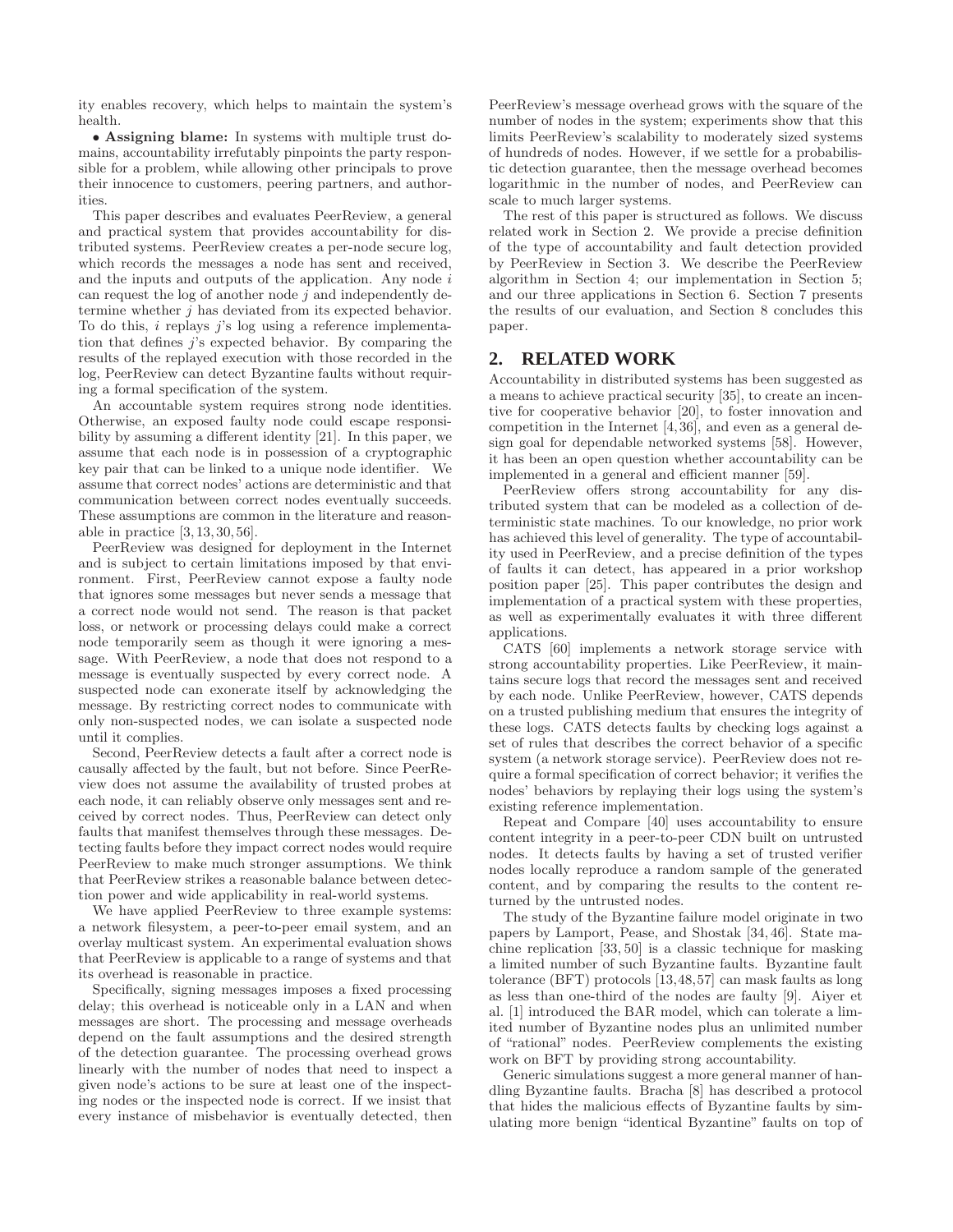them. Simulations of even more restrictive classes of omission and crash faults in the Byzantine failure model were proposed by Srikanth and Toueg [53], Neiger and Toueg [44], Coan [17], and Bazzi and Neiger [7]. Unlike PeerReview, these protocols are not intended to provide verifiable evidence of misbehavior. They are typically designed for broadcast-based algorithms and assume a synchronous system or a large fraction of correct nodes.

A trusted computing platform detects faults that involve modifications to a node's software [23]. This approach requires special hardware features, a trusted OS kernel, and a software and hardware certification infrastructure.

The concept of failure detectors, abstract oracles that produce information about faults, was introduced by Chandra and Toueg [15] for the crash failure model. An extension of this work to a specific class of "muteness" failures was explored by Malkhi and Reiter [38] and Doudou et al. [22]. Kihlstrom et al. [31] proposed a consensus algorithm using a failure detector that produces suspicions of "detectable" misbehavior. Unlike the detector in PeerReview, [31] does not provide evidence of misbehavior and assumes algorithms that are based on reliable broadcast: every message is relayed to all nodes when received for the first time.

A technique for a statistical evaluation of the number of nodes with Byzantine faults was proposed by Alvisi et al. [2]. This technique is designed for specific replicated data services based on quorums and does not provide a means to identify which nodes are faulty.

A variety of techniques address specific types of misbehavior. These techniques include secure routing for structured overlays [11, 52], incentive mechanisms to prevent freeloading [18, 42], and content entanglement to prevent censorship [55]. These techniques can be more efficient than Peer-Review, because they tend to be tailored to an application and a specific type of fault; however, they are difficult to reuse and offer no protection against unforeseen types of misbehavior. PeerReview offers a reusable, general detection mechanism for a large class of faults, including unanticipated faults.

Intrusion detection systems (IDS) can handle certain types of protocol violations [19, 27, 32]. However, they either are based on heuristics and require careful balancing between false positives and false negatives, or require a formal specification of the expected behavior, which can be difficult to write and maintain for a complex system. PeerReview avoids these problems by using a reference implementation of the system as an implicit specification.

Reputation systems such as EigenTrust [28] can be used to detect Byzantine faults, but they typically can detect only nodes that misbehave repeatedly. Also, a coalition of faulty nodes can denounce a correct node. PeerReview can detect even a single instance of detectable misbehavior, and it never exposes a correct node.

PeerReview's secure logging and auditing techniques were inspired by secure timelines [39], as well as by earlier work on tamper-evident logs [51]. Secure histories have been used for other purposes [16]. The fork consistency model introduced with SUNDR [37] is similar to PeerReview's model of observable behavior.

# **3. DETECTING FAULTY BEHAVIOR**

Making a distributed system accountable involves two steps: the first creates a secure record of all nodes' actions, the second inspects the recorded information and detects faulty behavior. In this section, we consider the problem of fault detection and discuss some of its limitations.

#### **3.1 The problem of detection**

We consider a distributed system of *nodes* in which each node is supposed to follow a given protocol. If it does, then we call the node *correct*; otherwise, we call the node *faulty*.

To illustrate the approach, we consider a simple toy protocol (Figure 1a). In this protocol, each node is responsible for providing and allocating 10 units of a resource, e.g. storage space. At any time, a node (client) may request resources from another node (server) by sending a message REQUEST\_k. If the server has sufficient resources, it must allocate  $k$  units of the resource for the client and return a message GRANT\_k. When the client is done with the resource, it sends a RE-LEASE<sub>k</sub> to the server so that the server can release the  $k$ units and grant other requests.

There are two ways in which a node can be faulty in this protocol: it can either send a message that a correct node would never have sent in a given state (Figures 1c and 1d) or ignore a message a correct node would have accepted (Fig $ure 1e)$ .

Ideally, if a node misbehaves in either of these ways, each correct node should detect the misbehavior (we say that the correct node exposes the faulty node). An ideal fault detector should thus guarantee

• Ideal completeness: Whenever a node becomes faulty, it should be exposed by all correct nodes.

However, malicious nodes may try to disrupt the system by tricking some correct nodes into exposing other correct nodes. To prevent this, an ideal detector should also guarantee

• Ideal accuracy: No correct node is ever exposed by a correct node.

Of course, these idealistic requirements still lack important details. For example, it is often difficult to decide whether a message is being ignored or just delayed. It may also be difficult to identify misbehavior that cannot be observed by any correct node. Before we refine our requirements (Section 3.4), we consider some practical limitations of distributed detection mechanisms.

#### **3.2 What can (or cannot) be detected?**

Naturally, the power of any detection system is limited by the data that are (or are not) available to it. In this paper, we assume that a node must reason about faults of other nodes based on the messages it receives. This results in the following fundamental limitations for a practical detector.

First, we can only detect faults that directly or indirectly affect a message. For example, we cannot detect that a node's CPU is overheating or that its display has failed. This would require a more powerful detector, e.g. one that has access to special hardware.

Second, it is difficult to verify whether a node correctly reports its external inputs. For example, a faulty weather station might report a light breeze as a heavy gale. Detecting faults of this type would require additional information, e.g. other weather stations in the same area or a satellite image.

Third, in an asynchronous system, it can be difficult to distinguish omission faults from messages with a particularly long delay. For example, in the absence of strong synchrony assumptions, if a node has been granted resources but does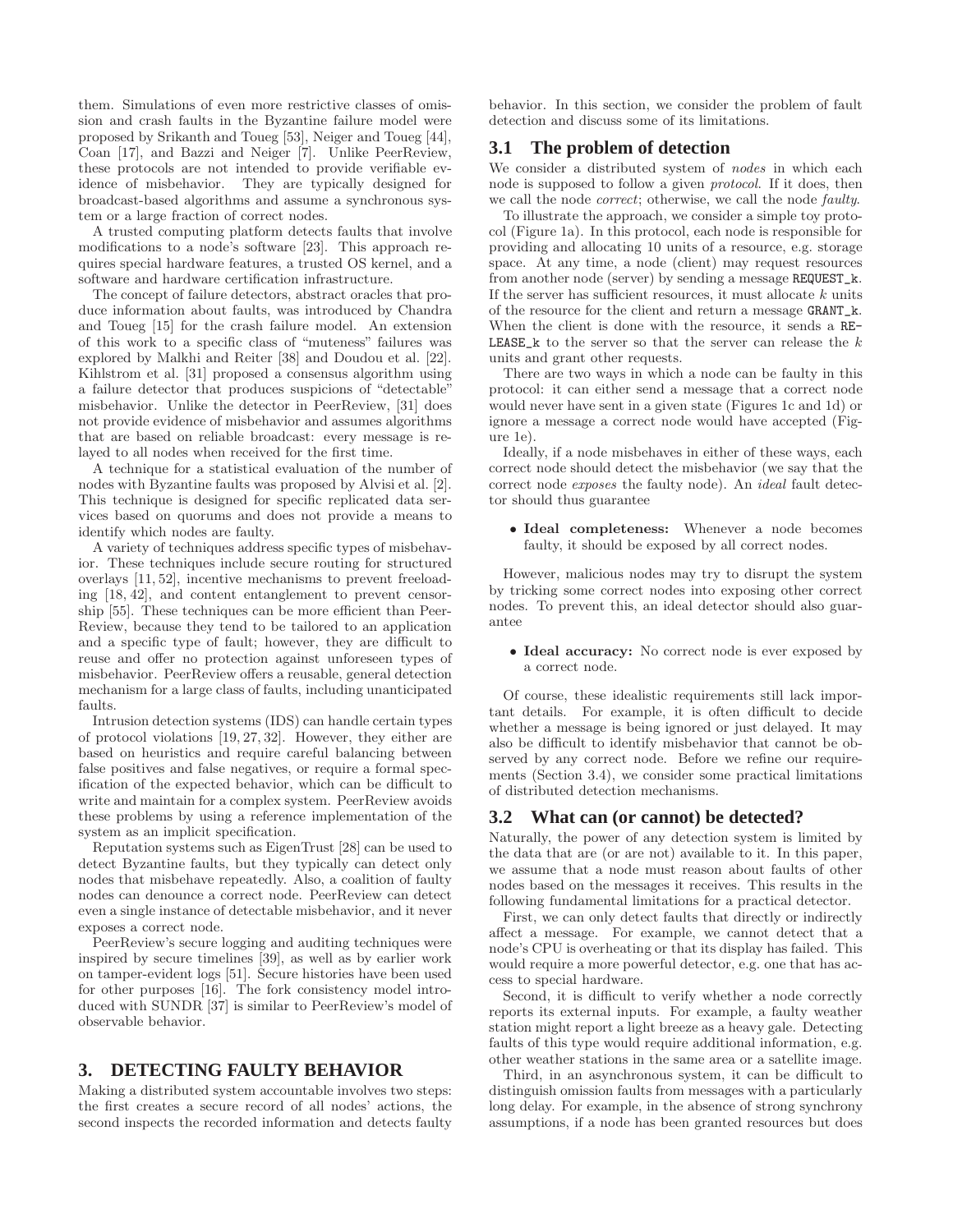

Figure 1: A simple example protocol (a) and five message exchanges: Correct behavior (b), incorrect response from node B that A can detect without C's help (c), incorrect response from node B that A and C can detect only if they cooperate (d), missing response from node B (e), and faulty behavior by node C with B as an accomplice (f). In case (f), because node A cannot observe C's behavior, it cannot expose the fault on C unless B cooperates.

not release them for a long time, we can only suspect that it has become faulty, but there is no 'smoking gun' that would allow us to expose it. The concept of suspected nodes is well known from the literature on unreliable fail-stop failure detectors [15]. A suspicion may sometimes turn out to be groundless, e.g. if the RELEASE message eventually arrives.

Finally, we can only detect faults that are observable by a correct node. The reason is that we cannot expect the faulty nodes to share any information about the messages they have observed. For example, they could be trying to cover the traces of other faulty nodes with whom they are colluding. Hence, if one faulty node sends a telltale message to another faulty node without changing its observable state, we cannot hope to expose the deviating node on the basis of this message only. Consider the example in Figure 1f. Here, node B can clearly observe that C is faulty, because it issues a second request without releasing its resources first. However, node A can only observe B's GRANT\_8 message, which is correct. If node B does not share its observations with A, it can prevent C from being exposed, which makes B a faulty accomplice of C.

However, if none of the correct nodes can observe a particular fault, it is of little practical relevance because, from the correct nodes' perspective, the faulty nodes are acting as if they were correct.

#### **3.3 The letter versus the spirit of the law**

It is tempting to think of fault detection as a panacea that works against all kinds of bad, or 'faulty', behavior. However, recall that our definition of 'faulty' depends on a specific protocol. Thus, an action may be against the intent behind the protocol (the spirit of the law), but may be perfectly legal with respect to the protocol's specification (the letter of the law).

For instance, our example protocol in Figure 1a is not deadlock-free. Therefore, adding fault detection will neither make it deadlock-free nor enable nodes to detect or resolve deadlocks. However, if we augment the protocol to be deadlock-free, then a faulty node can create a deadlock only by violating the protocol. Fault detection will then be able to identify the fault, thus enabling the correct nodes to break the deadlock.

A similar argument applies to external input that is not verifiable. Consider a cooperative storage system that allows users to declare freely the amount of storage they wish to contribute. If "zero" is a valid setting, fault detection cannot expose freeloaders who use this setting; their behavior is against the intent behind the protocol but does not violate its specification. However, if the protocol specifies a minimum storage capacity, fault detection can expose participants who refuse to store at least the minimal amount of data.

#### **3.4 Problem statement**

Now we are ready to relax and refine our "idealistic" requirements from Section 3.1. To capture the protocol dependence and the restriction to observable faults, we use the notions of detectably faulty and detectably ignorant nodes (formal definitions can be found in a technical report [24]).

Briefly, a node  $i$  is detectably faulty if it breaks the protocol in a way that causally affects a correct node. For instance, i sends an "incorrect" (with respect to its protocol) message  $m$  that, through a sequence of causally related messages, precedes an event observed by a correct node. The nodes that send messages caused by  $m$  are called *accomplices* of i (with respect to  $m$ ). Note that a node can appear correct to each individual correct node and still be detectably faulty: this happens, for instance, if the node sends two observable messages that could never be sent by a correct node in the same execution (see the example in Figure 1d).

A node  $i$  is detectably ignorant if it never acknowledges that it received a message sent by a correct node (see the example in Figure 1e).

PeerReview produces two kinds of fault indications: exposed and suspected. Intuitively, we say that a node i is exposed by a node  $j$  if  $j$  has a proof of  $i$ 's misbehavior, and i is suspected by j if, according to j, i has not acknowledged a certain message sent to it. Note that  $j$  withdraws the "suspected" indication when it learns that  $i$  accepted the message. To account for long message delays, we require only that faults are detected eventually, after some delay.

Now we define the following requirements:

• Completeness: (1) Eventually, every detectably ignorant node is suspected forever by every correct node, and  $(2)$  if a node i is detectably faulty with respect to a message  $m$ , then eventually, some faulty accomplice of i (with respect to  $m$ ) is exposed or forever suspected by every correct node.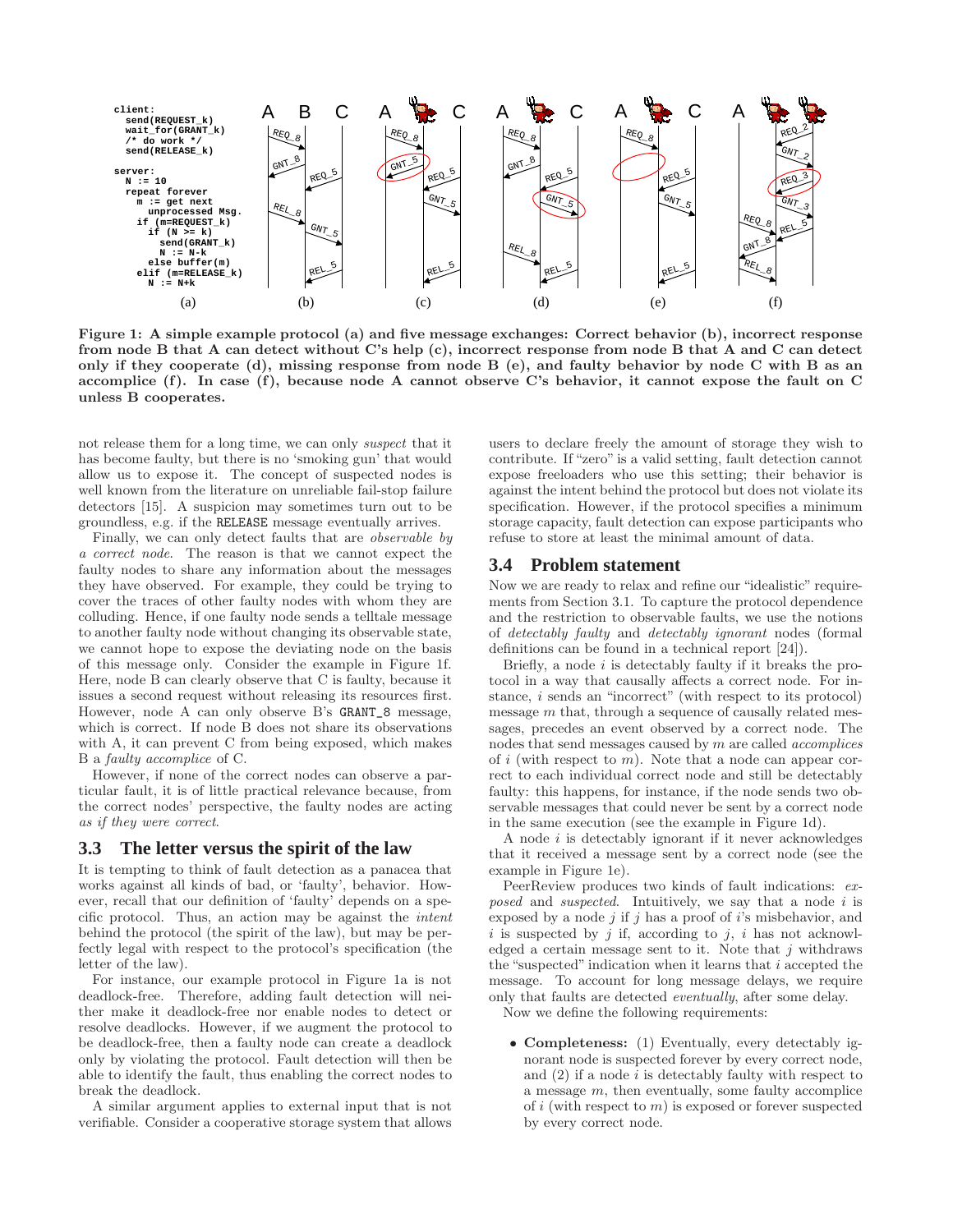• **Accuracy:** (1) No correct node is forever suspected by a correct node, and (2) no correct node is ever exposed by a correct node.

Although a system with these properties is weaker than our idealized detector from Section 3.1, it is still very strong in practice: every instance of detectably faulty behavior is eventually detected, and there are no false positives. As we will see later, relaxing completeness in favor of a probabilistic detection guarantee permits a highly scalable implementation, while still detecting faults with high probability and avoiding false positives.

# **4. DESIGN OF PEERREVIEW**

In the previous section, we discussed fault detection and defined its properties. Next, we describe the design of Peer-Review, an accountability system that satisfies these properties. A formal proof of these properties can be found in a technical report [24].

## **4.1 Overview**

We first describe a simplified version of PeerReview, called FullReview. For FullReview, we make the (unrealistic) assumption that there is a trusted entity that can reliably and instantly communicate with all nodes in the system. The system's membership is static, and each node knows the specification of the entire system.

FullReview works as follows: All messages are sent through the trusted entity, which ensures that all correct nodes observe the same set of messages in the same order. Furthermore, each node i maintains a log  $\lambda_{ij}$  for each other node  $j$ , and in this log it records all messages that were sent either from or to  $j$ . Periodically,  $i$  checks each of its logs against the system specification. If a node  $i$  finds that a node  $j$  has not yet sent the message it should have sent in its last observed state, then  $i$  suspects  $j$  until that message is sent. If  $j$  has sent a message it should not have sent according to the specification, then  $i$  exposes  $j$ .

It is easy to see that FullReview is both complete and accurate. On the one hand, when a node i sends an "incorrect" message, the trusted entity forwards the message to all nodes, and  $i$  is exposed by every correct node. Also  $i$  is suspected by every correct node as long as a message from  $i$  is missing. On the other hand, no correct node can be exposed or indefinitely suspected by any correct node.

However, FullReview is based on strong assumptions: a trusted, reliable communication medium and a formal system specification. Moreover, FullReview's complexity is at least quadratic in the number of nodes, for messages, storage, and computation. In PeerReview, we refine this simple design to arrive at a practical system:

- Each node only keeps a full copy of its own log; it retrieves other logs when necessary. Nodes exchange just enough information to convince another node that a fault is, or is not, present.
- Tamper-evident logs and a commitment protocol ensure that each node keeps its log consistent with the set of messages it has exchanged with all correct nodes or else risk exposure.
- Each node is associated with a small set of other nodes, who act as its *witnesses*. The witnesses collect evidence about the node, check its correctness, and make the results available to the rest of the system.



Figure 2: Information flow between application, state machine, and detector module on node i.

- PeerReview uses a reference implementation of the node software to check logs for faulty behavior. Thus, it does not require a formal system specification, which is difficult to obtain and maintain in practice.
- PeerReview uses a challenge/response protocol to deal with nodes that do not respond to some messages. This allows PeerReview to operate on an unreliable network that satisfies only weak synchrony assumptions.

We will describe each of these refinements in the following subsections.

## **4.2 System model**

Each node i is modeled as a state machine  $S_i$ , a detector module  $D_i$ , and an application  $A_i$  (Figure 2). The state machine represents all the functionality that should be checked by PeerReview, whereas the application represents other functions that need not be checked, e.g. a GUI. The detector module  $D_i$  implements PeerReview; it can observe all inputs and outputs of  $S_i$ , and it can communicate with the detector modules on other nodes. We assume that a correct node implements  $S_i$  and  $D_i$  as specified, whereas a faulty node may behave arbitrarily.

The detector module issues failure indications about other nodes to its local application. Informally,  $exposed(j)$  is raised when i has obtained proof of j's misbehavior; suspected $(j)$ says that  $i$  suspects that  $j$  does not send a message that it is supposed to send;  $trusted(j)$  is issued otherwise.

# **4.3 Assumptions**

The design of PeerReview is based on the following assumptions:

- 1. The state machines  $S_i$  are deterministic.
- 2. A message sent from one correct node to another is eventually received, if retransmitted sufficiently often.
- 3. The nodes use a hash function  $H(\cdot)$  that is pre-image resistant, second pre-image resistant, and collision resistant.

Assumptions 1–3 are common for techniques based on state machine replication [50], including BFT [13].

4. Each node has a public/private keypair bound to a unique node identifier. Nodes can sign messages, and faulty nodes cannot forge the signature of a correct node.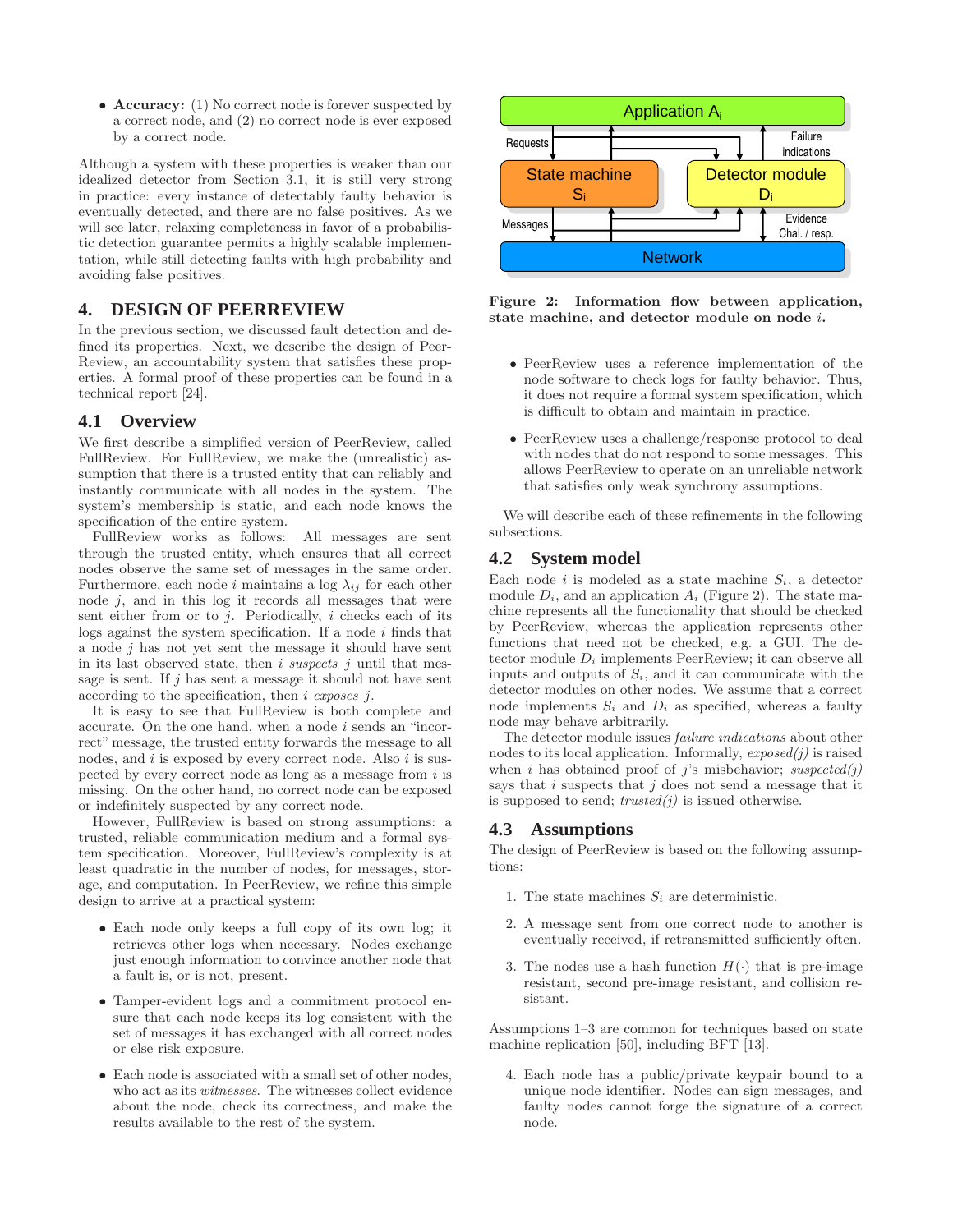

Figure 3: (a) A linear log and its hash chain, which is recursively defined on the log entries, and (b) a forked log with two branches.

- 5. Each node has access to a reference implementation of all  $S_i$ . The implementation can create a snapshot of its state, and its state can be initialized according to a given snapshot.
- 6. There is a function  $w$  that maps each node to its set of witnesses. It is assumed that for each node  $i$ , the set  $\{i\} \cup w(i)$  contains at least one correct node; otherwise, PeerReview might lose completeness with respect to node i.

Assumption 4 can be met, for instance, by installing each node with a certificate that binds the node's public key to its unique identifier. However, any type of name binding that avoids Sybil attacks [21] will work. In symmetric systems where all nodes run the same protocols, a node can simply use its own implementation as the reference implementation (Assumption 5). Otherwise, nodes can obtain a reference implementation for another node from a trusted source. The appropriate definition of  $w$  (Assumption 6) depends on the system configuration, which will be discussed in Section 5.3.

#### **4.4 Tamper-evident logs**

To enforce accountability, PeerReview must keep a secure record of the inputs and outputs of each node, and it must be able to detect if that record has been tampered with. PeerReview implements such a record using a technique inspired by secure histories [39].

A log is an append-only list that contains all the inputs and outputs of a particular node's state machine in chronological order. The log also contains periodic state snapshots and some annotations from the detector module. Each log entry  $e_k = (s_k, t_k, c_k)$  has a sequence number  $s_k$ , a type  $t_k$ , and some type-specific content  $c_k$ . The sequence numbers must be strictly increasing but may be non-contiguous; for example, a timestamp could be used. Additionally, each record includes a recursively defined hash value  $h_k = H(h_{k-1}||s_k||t_k||H(c_k))$  (Figure 3a); || stands for concatenation. The base hash  $h_{-1}$  is a well-known value.

The resultant hash chain, along with a set of authenticators, makes the log tamper-evident. An authenticator  $\alpha_k^j = \sigma_j(s_k, h_k)$  is a signed statement by node j that its log entry  $e_k$  has hash value  $h_k$ ;  $\sigma_j(\cdot)$  means that the argument is signed with  $j$ 's private key.

By sending  $\alpha_k^j$  to node i, a node j commits to having logged entry  $e_k$  and to the contents of its log before  $e_k$ . If j subsequently cannot produce a prefix of its log that matches

the hash value in  $\alpha_k^j$ , then i has verifiable evidence that j has tampered with its log and is therefore faulty.

Moreover, *i* can use  $\alpha_k^j$  as verifiable evidence to convince other nodes that an entry  $e_k$  exists in j's log. Any node can also use  $\alpha_k^j$  to inspect  $e_k$  and the entries preceding it in  $j$ 's log. To inspect  $x$  entries,  $i$  challenges  $j$  to return  $e_{k-(x-1)}, \ldots, e_k$  and  $h_{k-x}$ . If j responds, i calculates the hash value  $h_k$  from the response and compares it with the value in the authenticator. If  $j$  has not returned the correct log entries in the correct order, the hash values will differ. In this case,  $i$  has evidence that  $j$  is faulty. We discuss the case in which  $j$  does not respond to the challenge in Section 4.8.

Summary: Logs and authenticators form a tamperevident, append-only record of a node's inputs and outputs.

#### **4.5 Commitment protocol**

We must ensure that a node cannot add an entry to its log for a message it has never received. Also, we have to ensure that a node's log is complete, i.e. that it contains an entry for each message sent or received by the node to or from a correct node.

When node i sends a message  $m$  to node  $j, i$  must commit to having sent  $m$ , and  $j$  must commit to having received  $m$ . They obtain an authenticator from the other node included in the message and its acknowledgment, respectively. This authenticator covers the corresponding log entry. A log entry for a received message must include a matching authenticator; therefore, a node cannot invent log entries for messages it never received.

When  $i$  is about to send  $m$  to  $j$ , it creates a log entry  $(s_k, \text{SEMD}, \{j, m\})$ , attaches  $h_{k-1}$ ,  $s_k$  and  $\sigma_i(s_k||h_k)$  to  $m$ , and sends the result to  $j$ . Thus, recipient  $j$  has enough information to calculate  $h_k$  and to extract  $\alpha_k^i$ . If the signature in  $\alpha_k^i$  is not valid, j discards m. Otherwise, j creates its own log entry  $(s_l, \text{RECV}, \{i, s_k, m\})$  and returns an acknowledgment with  $h_{l-1}$ ,  $s_l$ , and  $\sigma_j(s_l||h_l)$  to i. This allows i to extract and verify  $\alpha_l^j$ . If i does not receive a valid acknowledgment,  $i$  sends a challenge to  $j$ 's witnesses; we will explain the details in Section 4.8.

Summary: The commitment protocol ensures that the sender (respectively the receiver) of each message m obtains verifiable evidence that the receiver (respectively the sender) of m has logged the transmission.

#### **4.6 Consistency protocol**

A faulty node can attempt to escape detection by keeping more than one log or a log with multiple branches (Figure 3b). For example, this could be a promising strategy for node B in Figure 1d, who might keep one log for messages from A and another for messages from C. Both logs would show correct behavior, even though node B is clearly faulty. To avoid this attack, we exploit the fact that a node can produce a connecting log segment for each pair of authenticators it has ever signed if, and only if, it maintains a single, linear log.

If a node i receives authenticators from another node  $j$ , it must eventually forward these authenticators to the witness set  $w(j)$ . Thus, the witnesses obtain verifiable evidence of all the messages  $j$  has sent or received. Periodically, each witness  $\omega \in w(j)$  picks the authenticators with the lowest and the highest sequence number and challenges  $j$  to return all log entries in this range. If  $j$  is correct, these log entries form a linear hash chain that contains the hash values in all the other authenticators. If they do not,  $\omega$  has obtained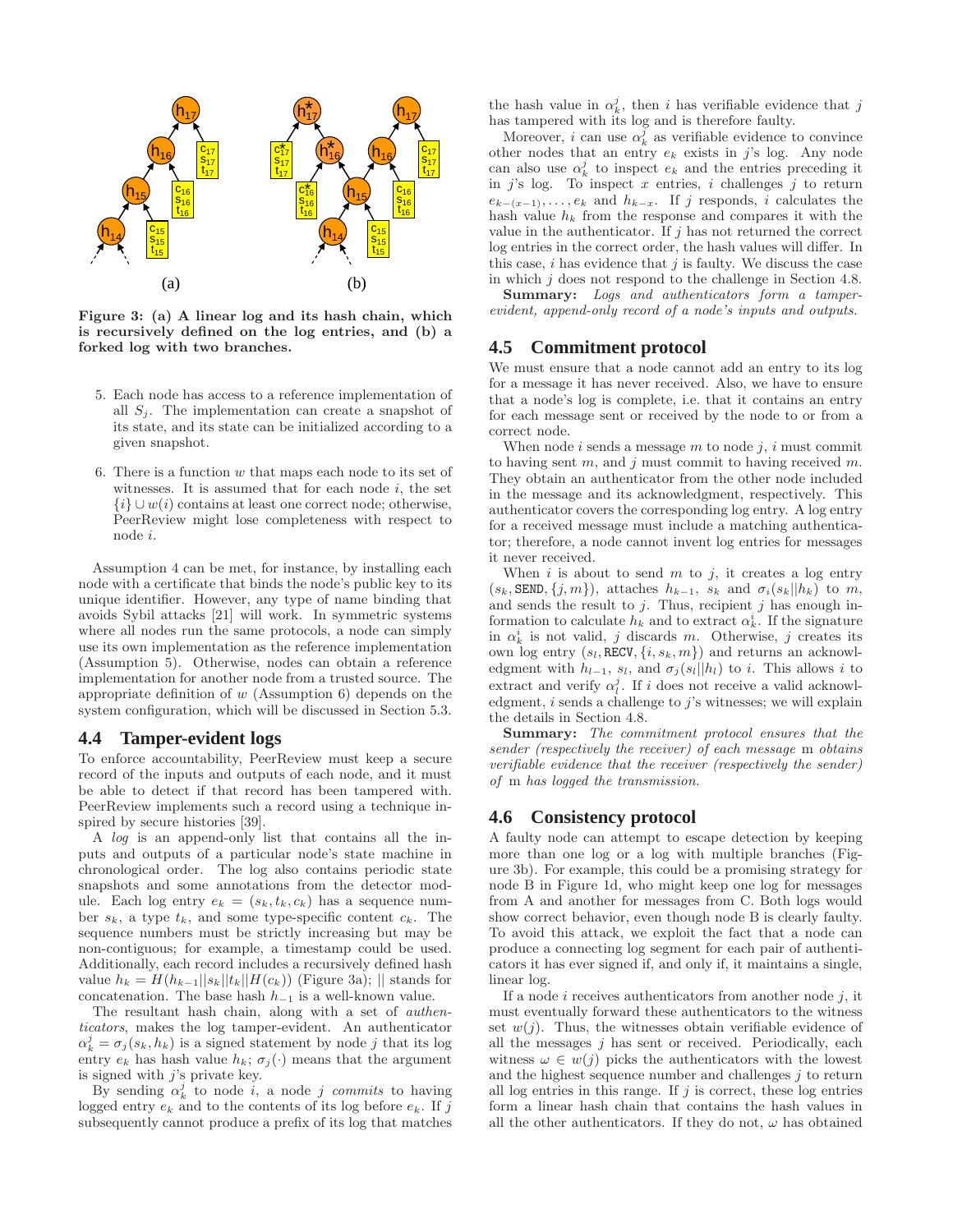verifiable evidence that  $j$  is faulty. We discuss the case in which  $j$  does not respond to the challenge in Section 4.8.

Finally, each  $\omega \in w(j)$  uses the log entries to extract all the authenticators that  $j$  has received from other nodes and sends them to the corresponding witness sets. This is necessary because  $j$  could be acting as a faulty accomplice of some node  $k$ ; it could forward  $k$ 's messages without sending the authenticators to  $w(k)$ . We note that this step has  $O(|w(j)| \cdot |w(k)|)$  message complexity.

Summary: The consistency protocol ensures that each node either maintains a single, linear log that is consistent with all the authenticators the node has issued, or it is exposed by at least one correct witness.

#### **4.7 Audit protocol**

In the next step, we use a node's log to check whether the node's behavior conforms to that of its reference implementation. Each witness  $\omega$  of a node *i* periodically looks up its most recent authenticator from  $i$  (say,  $\alpha_k^i$ ) and then challenges i to return<sup>1</sup> all log entries since its last audit, up to and including  $e_k$ . Then  $\omega$  appends the new entries to its local copy  $\lambda_{\omega i}$  of *i*'s log.

Next,  $\omega$  locally creates an instance of *i*'s reference implementation and initializes it with a recent snapshot from  $\lambda_{\omega i}$ . Then, it replays all the inputs starting from that snapshot and compares  $S_i$ 's output with the output in the log. Since we require that  $S_i$  be deterministic, any discrepancy indicates that *i* is faulty. In this case,  $\omega$  can use  $\alpha_k^i$  and a suffix of  $\lambda_{\omega i}$  as verifiable evidence against *i*, and this evidence can be checked by any correct node.

Summary: The audit protocol ensures that, for each node i, either i's actions are consistent with the reference implementation of i's state machine, or i is exposed by at least one correct witness.

#### **4.8 Challenge/response protocol**

The protocols described so far can expose faulty nodes if they respond to challenges. But what if a node does not respond to a challenge, or it fails to acknowledge a message that was sent to it? Unless we make stronger assumptions about synchrony, we cannot distinguish an uncooperative faulty node from a correct node that is slow or suffering from network problems.

When a node  $j$  concludes that another node  $i$  is refusing to cooperate, it indicates the suspected state for  $i$  and creates a challenge for i. The challenge must contain enough evidence to convince another correct node that if  $i$  were correct, it would be able to answer. The node  $j$  then sends the challenge to  $i$ 's witnesses, who forward it to  $i$ . If  $i$  does not send a response, the witnesses indicate that  $i$  is suspected. There are two types of challenges.

An *audit challenge* consists of two authenticators:  $a_k^i$  and  $a_l^i$  with  $k < l$ . After checking the signatures on  $a_k^i$  and  $a_l^i$ , any correct node has enough evidence to convince itself that either i is faulty or the entries  $e_k$  and  $e_l$  must exist in i's log. If  $i$  is correct, it can answer the challenge with the corresponding log segment, whose hash values will form a hash chain connecting  $a_k^i$  to  $a_l^i$ .

A send challenge consists simply of a message m and the extra information appended by the consistency protocol (Section 4.6). After extracting and checking the authenticator from  $m$ , any correct node is convinced that  $i$  must acknowledge  $m$ . If  $i$  is correct and has not yet received  $m$ ,  $i$  can accept  $m$  now and return an acknowledgment. If  $i$ has already received  $m$ , it can simply re-send the earlier acknowledgment.

Summary: The challenge/response protocol ensures that, if a node i fails to respond to a challenge or does not acknowledge a message, it is eventually suspected by at least one correct witness. The suspicion persists until the node answers the challenges or acknowledges the message.

#### **4.9 Evidence transfer protocol**

The mechanisms described so far ensure that at least one correct node obtains verifiable evidence of each fault or a challenge for each suspected node. We also need to make sure that all correct nodes eventually collect the same evidence (the same set of audit and send challenges) against faulty nodes. We achieve this by allowing every node  $i$  to periodically fetch the challenges collected by the witnesses of every other node  $j$ . Note that, in most practical settings,  $i$ may be interested only in accusations against the nodes that (directly or indirectly) communicate with it. In this case,  $i$ needs to contact only the witnesses of these nodes.

If a correct node  $i$  obtains a challenge for another node  $j$ , its detector indicates suspected $(j)$ . When i receives a message from  $j$  in this state, it challenges  $j$ . Once  $i$  has received valid answers to all pending challenges, its detector indicates trusted $(j)$  again. If i obtains a proof of j's misbehavior, its detector outputs  $exposed(i)$ .

Summary: The evidence transfer protocol ensures that all correct nodes eventually output a failure indication for each faulty node.

#### **4.10 Summary**

The use of logs and authenticators helps to maintain a shared tamper-evident, append-only record of every node's activity. By periodically checking and replaying the logs, and comparing the results with the provided authenticators, the consistency, commitment and audit protocols ensure that a detectably faulty node is exposed or permanently suspected by at least one of its correct witnesses. The challenge/response protocol ensures that a node is suspected if it is unresponsive but allows a correct node to exonerate itself by responding. Finally, the evidence transfer protocol allows the correct nodes to share their evidence and eventually to come to the same conclusion about each detectably faulty node. To summarize, PeerReview has the completeness and accuracy properties described in Section 3.4. A proof of these properties can be found in a technical report [24].

#### **4.11 Extension: Probabilistic guarantees**

PeerReview provides strong guarantees under very conservative failure assumptions; this limits its scalability to moderately large systems. If we assume an upper bound  $\varphi$  on the fraction of faulty nodes in a system of  $N$  nodes, then we can ensure strong completeness only if we assign  $\psi = [\varphi N]$ witnesses to each node. In this case, the message complexity is dominated by the consistency protocol's  $O(\psi^2)$  complexity and hence grows with  $O(N^2)$ .

However, there are two extensions that can considerably improve PeerReview's scalability, at the expense of a slightly relaxed completeness guarantee. If we accept a small prob-

<sup>1</sup>Because the audit protocol and the consistency protocol inspect the same log entries, our implementation retrieves them only once. Here, we separate the two protocols for clarity of presentation.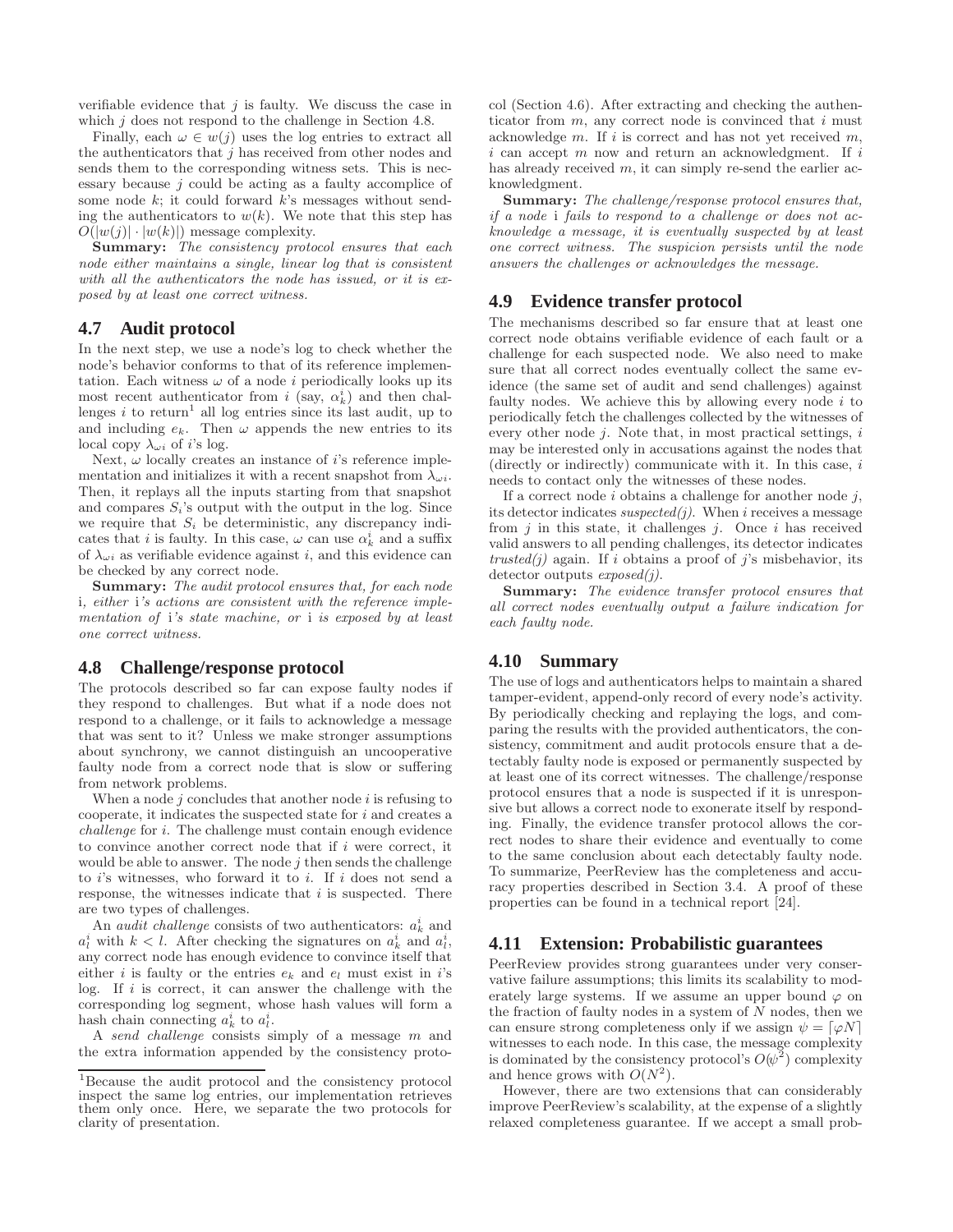ability  $P_f > 0$  that an all-faulty witness set exists, we need to assign only

$$
\psi = \left\lceil \frac{\ln\left(1 - \left(1 - P_f\right)^{\frac{1}{N}}\right)}{\ln\varphi} \right\rceil
$$

witnesses to each node, which grows with  $O(\log N)$ . In addition, if we accept a small probability  $P_m > 0$  that a given instance of misbehavior remains undetected, we can design a randomized consistency protocol in which a node sends an authenticator only with probability

$$
\xi = \frac{1 - (1 - P_m)^{\frac{1}{\psi^2}}}{(1 - \varphi)^2}
$$

This removes most of the redundant transmissions and reduces the message complexity of the consistency protocol to a constant. If both extensions are combined, the message complexity is dominated by the audit protocol and grows with  $O(\log N)$ .

Why does  $P_m > 0$  lead to such a marked improvement? The reason is that, if  $P_m = 0$ , the consistency protocol must guarantee completeness even when both the sender's and the receiver's witness set contain just a single correct node. As the size of the witness set grows, this extreme case becomes more and more unlikely. A detailed probabilistic analysis of the randomized protocol can be found in a technical report [24].

## **5. IMPLEMENTATION**

In this section, we describe our implementation of PeerReview. We discuss optimizations and practical engineering challenges, such as log truncation. Then, we discuss how the implementation can be adapted to specific environments through an appropriate choice of witnesses and configuration parameters.

#### **5.1 The PeerReview library**

Our PeerReview codebase is written as a  $C_{++}$  library, which includes all application-independent parts of the system. The library is used by all three example applications described in Section 6 and can be reused for other systems. It implements the tamper-evident logs and PeerReview's five protocols. External libraries provide the cryptographic primitives and a transport layer for sending and receiving messages. The application system is expected to provide various callbacks, including one that instantiates a reference implementation of another node, which is used when Peer-Review needs to check that node's log.

Conceptually, the library is interposed between the transport layer and the application. All incoming and outgoing messages go through the library. The library may append headers, such as an authenticator for the consistency protocol, or send messages of its own, e.g. a challenge. Our PeerReview library contains 5, 961 lines of code, counted by the number of newlines. It is available for download from the project homepage [47].

The library makes use of two simple optimizations to save bandwidth in the auditing protocol. First, when transferring log segments to a witness, it replaces all the outputs and state snapshots with hash values. The witness does not lose information that way, because it obtains the outputs during replay. It can compare the hash of these outputs with the hash values in the log. Second, if part of a message is never examined by the state machine, the library hashes that part also, because it does not affect the replay. For example, a message handled by a routing protocol can be reduced to its routing header and a hash of its body. The library provides the full set of snapshots and outputs upon request, e.g. when a new witness needs to be initialized.

Another optimization applies to the consistency protocol. Rather than forwarding authenticators to the witnesses immediately, the library buffers them locally for some time  $T_{buf}$ and then sends them in batches. This increases the time to detection by up to  $T_{buf}$  but increases message efficiency because authenticators are very small. An authenticator with a SHA-1 hash and a 1024-bit RSA signature is just 156 bytes long.

The library also supports authenticated dictionaries [43], which applications can use to commit efficiently to large data structures, such as an entire disk image. This is useful, e.g. when a node generates evidence. The node can include only those parts of the data structure that the recipient needs to check the evidence, e.g. the disk blocks that have actually been accessed.

#### **5.2 Log truncation**

PeerReview's append-only log must eventually be truncated. A simple solution is to allow each node to discard all log entries older than some time  $T_{trunc}$ . This approach requires very loosely synchronized clocks. Whether a node's clock is sufficiently accurate can be checked by PeerReview.

Despite log truncation, exposed faulty nodes remain exposed forever, because the incriminating evidence can be verified without access to the corresponding log entries. A fault could remain undetected if legitimate evidence of the fault were to surface only after the log was truncated. This case can be avoided by keeping logs much longer than the expected duration of node and network outages. In practice, log entries can and should be kept at least on the order of months.

As a result of log truncation, a suspected node that was never exposed may become trusted again after  $T_{trunc}$  has elapsed. However, an attacker cannot gain much leeway from this exoneration, because a faulty node must remain silent for at least  $T_{trunc} - T_{audit} \approx T_{trunc}$  (e.g. several months) after each misbehavior to avoid exposure. Moreover, a human operator could infrequently check for nodes that have been suspected for a long time and permanently revoke or refuse to renew such nodes' certificates.

#### **5.3 Configuring witnesses**

Witness configuration depends on the type of system and the nature of the deployment in which PeerReview would be used. In a system that is overseen by a single organization (e.g. Planetlab), one can configure a dedicated set of machines as witnesses for all nodes. In a federated system (e.g. Internet inter-domain routing), each organization may wish to act as a witness for the organization's peering partners. In a client-server system (e.g. a Web service), clients may act as witnesses for the servers they depend on. Alternatively, replicated servers can act as mutual witnesses. Lastly, in a peer-to-peer system (e.g. Skype), each node can be witnessed by a random set of other participating nodes.

Depending on the choice of witness configuration, an appropriate function  $w$ , which maps each node to its witness set, is defined. In the cases in which the system membership is relatively static, we can simply specify  $w$  in a configura-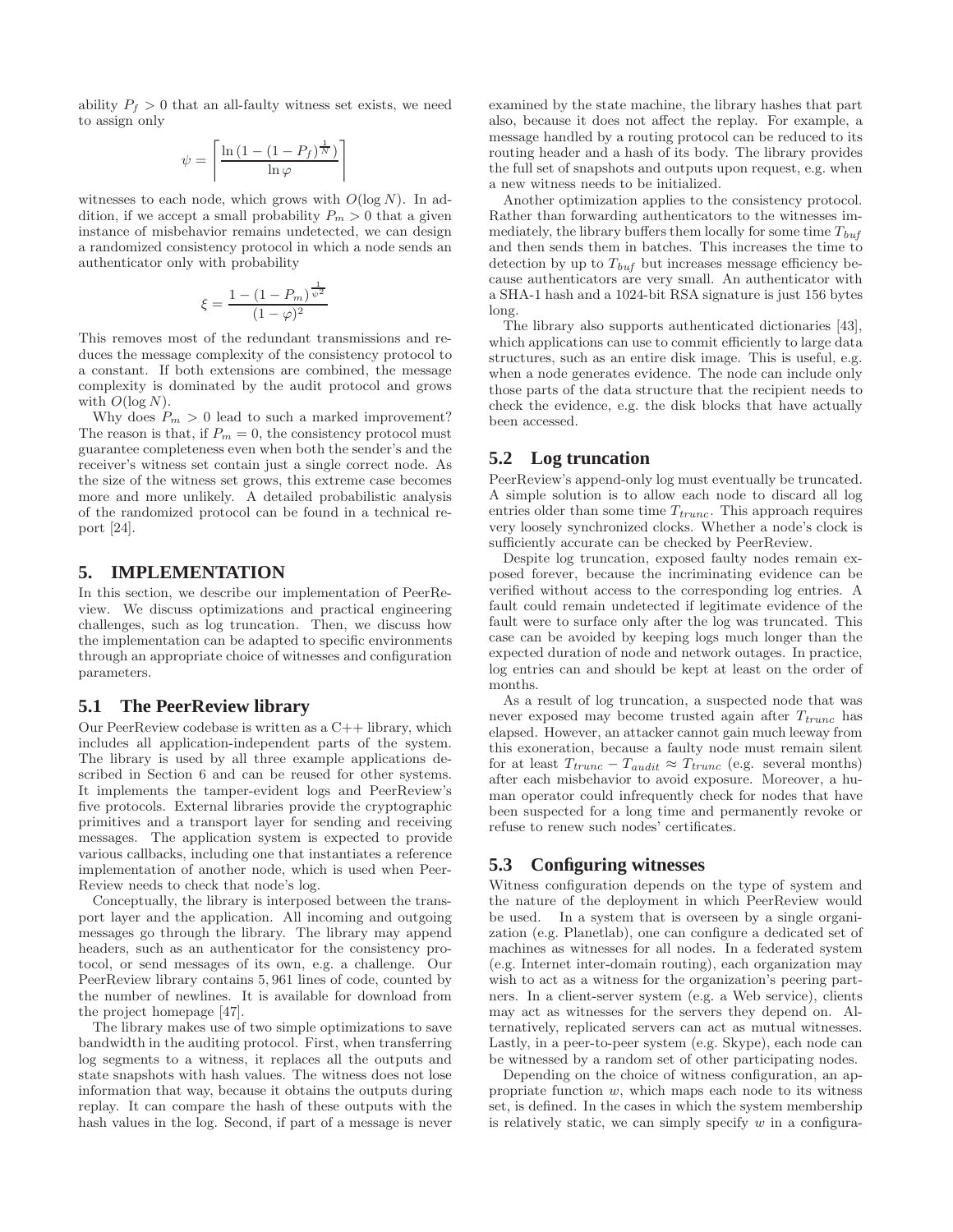tion file, signed by the appropriate authority and distributed throughout the system. If membership is dynamic,  $w$  must be dynamic as well; new witnesses can initialize their state by first obtaining some recent authenticators from the old witnesses and then performing an audit to obtain the latest checkpoint.

In peer-to-peer systems, we use consistent hashing [29] to map witnesses to nodes; in this case, each node acts as a witness for the  $k$  nodes whose node identifiers are closest to its own. This approach spreads the auditing overhead evenly across the nodes, and it minimizes the number of witness sets that are affected by a random fault. Nodes must not be allowed to choose their own identifiers, and they must be able to securely evaluate  $w$  at runtime, even in the presence of faulty nodes. Secure routing [11] ensures this.

In systems with dynamic witness sets, additional bandwidth is required to initialize new witnesses, which may limit PeerReview's tolerance of high levels of churn. Note that some rate of churn among witnesses is actually desirable in configurations with small witness sets (Section 4.11): in this case, it ensures that the (unlikely) state in which some faulty node's witnesses are all faulty does not persist indefinitely.

## **5.4 Choosing parameters**

PeerReview's most important parameter is the size of a node's witness set. Consider, for instance, the case when witness sets of all nodes have the same size  $\psi$ . A higher  $\psi$ increases overhead. PeerReview's storage requirement and CPU overhead grow with  $O(\psi)$ , and its message complexity with  $O(\psi^2)$ . To maintain PeerReview's completeness guarantee,  $\psi$  must be chosen such that for each node i, the set  $\{i\} \cup w(i)$  contains at least one correct node at any given time. In other words, either i or one of its  $\psi$  witnesses must be correct. In practice,  $\psi$  should be chosen as the minimal value that satisfies this criterion.

If a lower value is chosen for  $\psi$ , PeerReview might lose its strong completeness guarantee, i.e., it can miss some faults. However, it still does not suspect or expose any correct nodes. For more details, see Section 4.11.

The audit interval  $T_{audit}$  and the time limit  $T_{buf}$  for buffering authenticators determine the maximum time to detection. Shorter intervals result in quicker detection and thus reduce the damage a faulty node can do before it is evicted; however, short intervals also increase message overhead because logs are transferred in small pieces rather than in large segments.

It is also possible to perform audits on demand, rather than periodically. For instance, in a system providing besteffort service, witnesses may refrain from auditing until they observe a loss of service quality that indicates the presence of faults. With this policy, detection is not guaranteed during periods when the witnesses do not audit. During periods when the witnesses audit, PeerReview provides the usual guarantees.

The key length  $k$  of the nodes' keys must be high enough to prevent an attacker from forging signatures; however, higher values also mean more CPU load for signing and verifying authenticators. For our experiments, we used RSA with the recommended key length of 1024 bits [5].

#### **5.5 Alternatives to fault detection**

PeerReview has two main components. One component provides a tamper-evident record of all observable actions; the other component detects faults by regularly checking that record against a reference implementation. For some applications, it may be useful to replace the second component with another fault detection mechanism. For example, systems like BGP [49] have formal specifications of correct or incorrect behavior; in these cases, the auditors could directly check the record against the specification, e.g. using [6]. Another example is an electronic voting system, in which the secure record could be inspected in court in case an election is contested.

## **6. APPLICATIONS**

In this section, we first discuss the general steps for applying PeerReview to an application, and then we briefly describe our three example applications. Additional details can be found in [24].

#### **6.1 How to apply PeerReview**

Applying PeerReview to a new system generally involves two steps. The first step is to decide which parts of the system should be included in the state machine  $S_i$  for each node i and thus checked by PeerReview. Including more subsystems potentially enables PeerReview to detect more types of faults. However, because PeerReview allows any node to audit past and current states of  $S_i$ , any subsystems that deal with sensitive information, e.g. with cryptographic keys or clear-text private information, should not be included.

The second step is to make sure  $S_i$  is deterministic. Given some initial state and a sequence of inputs,  $S_i$  must always produce the same outputs and finish in the same state. In practice, many systems have some sources of nondeterminism, but usually these can be identified and dealt with. For example, if a system uses a pseudo-random number generator, we include its seed value in the state snapshot, so the same random sequence is generated during replay. If a protocol relies on real time, e.g. for timestamps or timeouts, we record the time of each event in the log; we use this information to update a virtual clock used during replay and to trigger timeouts.

If a system is concurrent and generates events in a nondeterministic order, we can use synchronization to make the order deterministic. For instance, we can add synchronization to ensure that jobs finish in the order in which they were started; alternatively, we can log the sequence in which the jobs actually finished and enforce this sequence during replay.

In general, adding PeerReview to a system presents the same challenges as adding state-machine replication (e.g. BFT), and the same solutions apply (see e.g. [10]). In addition to eliminating sources of non-determinism, PeerReview requires state snapshots to enable replay by witnesses, whereas BFT requires snapshots to initialize new replicas. To transfer snapshots between different implementations, BFT can use state abstraction [14]; this technique can be applied to PeerReview as well.

# **6.2 Application #1: Overlay multicast**

Our first application delivers streaming content, such as audio or video, from a single source to a potentially large set of client nodes. Because the source may not have enough bandwidth to support all the clients simultaneously, the clients must contribute some of their own bandwidth and forward the content they receive to some other clients. We use a simple *multi-tree* multicast protocol to ensure that the forwarding load can be distributed well among the clients [12].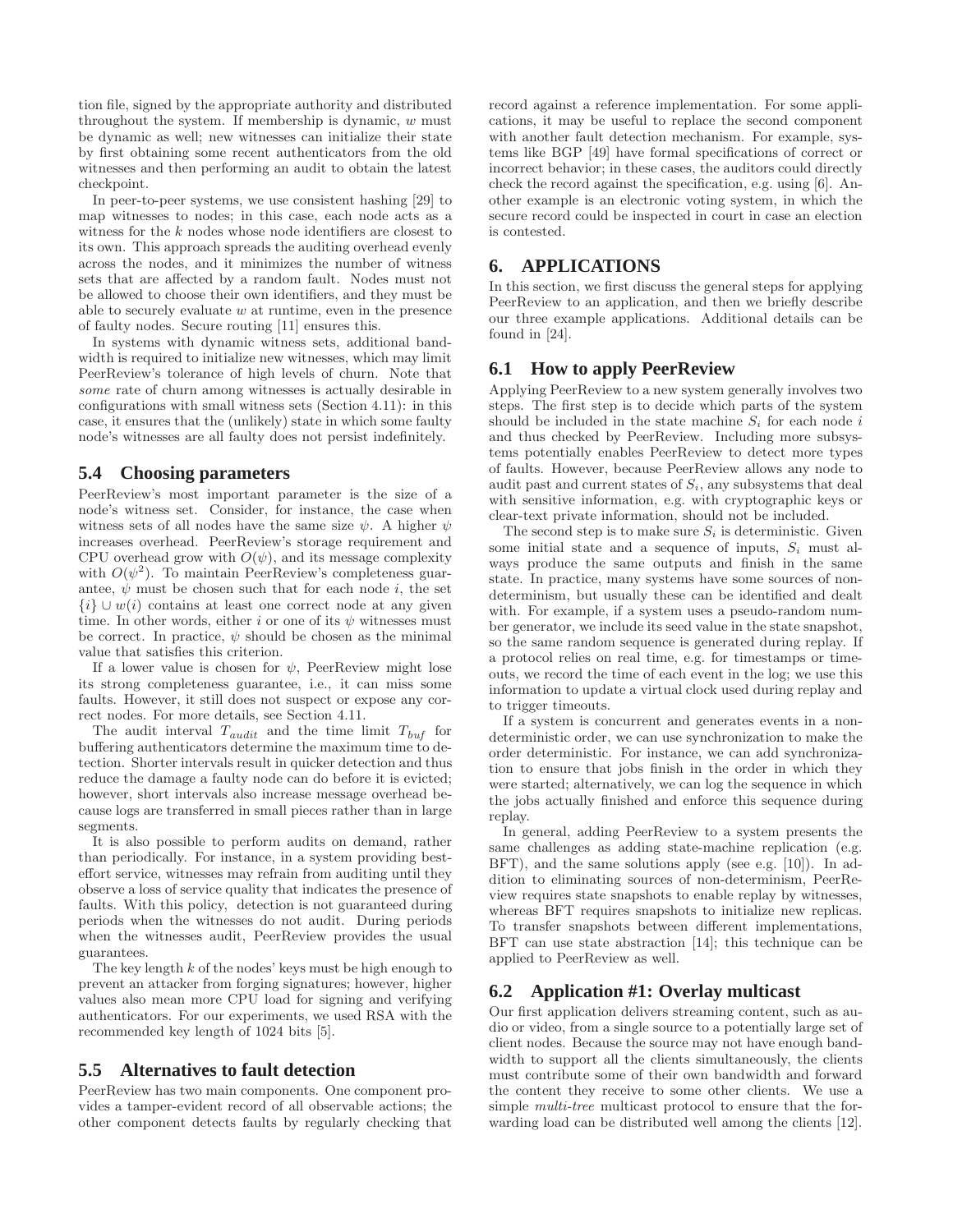The content is striped across multiple trees, and each client is required to be an interior node in one of the trees and a leaf node in the others.

Overlay multicast provides a best-effort service. By applying PeerReview to this system, we gain the ability to detect and isolate misbehaving nodes, e.g. nodes that tamper with the content they are forwarding, or so-called freeloaders, who refuse to contribute resources to the system. The witnesses for a node are selected randomly among the remaining clients. If a client is suspected or exposed, its parents refuse to deliver to it any more content, and its children seek a different parent. This limits the damage a faulty node can cause, and it creates a disincentive for clients to misbehave. Therefore, PeerReview lends the system robustness in the face of malicious participants and freeloaders.

## **6.3 Application #2: Network filesystem**

In this application, we added PeerReview to an existing NFSv2 server implementation [54]. PeerReview allows a set of NFS servers to check each other. Because NFS servers do not tolerate Byzantine faults, a faulty server may deliver incorrect data to a client. However, PeerReview allows us to detect quickly if an attacker has tampered with one of the file servers, e.g. by removing or corrupting data.

Each file server exports a different volume via NFS. In addition, each server is a witness for some of the other servers and audits them periodically. To save bandwidth, each witness maintains a full replica of the volumes it audits, rather than repeatedly transferring checkpoints. When a witness notices a fault, it uses the authenticated dictionary to reduce the size of the evidence, leaving only those parts of the volume that are relevant for checking. Then it distributes the evidence to the administrators and any interested clients. Thus, faults can be quickly repaired and cannot go unnoticed for long.

Our implementation uses the NFS server in the Linux 2.6.15 kernel in combination with a user-level wrapper process for PeerReview. Since the ext2 file system is not completely deterministic, we had to apply a small 467-line kernel patch to remove sources of non-determinism<sup>2</sup>. The patch also adds a mechanism for setting the file system time to a given value, which is necessary to get the same timestamps during replay.

## **6.4 Application #3: Peer-to-peer email**

ePOST [41] is a peer-to-peer email service. Email and email folders are stored in a distributed hashtable (DHT), which is cooperatively implemented by all participating nodes. The DHT is replicated for availability and durability [26], and it can adapt to node failures and churn. To ensure confidentiality, all content is encrypted before it is added to the DHT. The key of an object in the DHT is the hash of its content, which makes the object's integrity easy to verify.

Given the existing security and fault tolerance mechanisms in ePOST, the remaining threat is denial of service. A faulty node can misroute or drop messages and thus prevent other nodes from retrieving content, or it can manipulate the topology of the peer-to-peer system to hide the presence of other nodes. We use PeerReview to identify misbehaving nodes and to eject them from the system. Thus, faulty nodes cannot degrade the (best-effort) service indefinitely.

To handle these threats, it is sufficient to include the DHT in the state machine. ePOST's cryptographic and IMAP mechanisms need not be checked by PeerReview, which preserves the confidentiality of email. We could not experiment with a live deployment because ePOST no longer has a significant user base; instead, our experiments are based on message traces from a past deployment provided by the ePOST authors.

## **6.5 Summary**

Our three example applications are not the only, and may not be the most natural, applications for PeerReview. We chose them for two reasons. First, they represent different types of systems that PeerReview can be applied to. The filesystem is a small-scale client-server system for a LAN environment, whereas overlay multicast and ePOST are decentralized, cooperative systems for wide-area deployment. Second, the applications place stress on different aspects of PeerReview and explore its limitations. For instance, the fileserver has a large amount of state and a high rate of latency-sensitive requests. Overlay multicast has a high message rate and transmits a large volume of data. ePOST is a complex peer-to-peer system that includes distributed storage and a DHT.

## **7. EVALUATION**

In this section, we present experimental results from our three example applications. We cover the systems' behavior under faults, the overheads of running PeerReview and its impact on application performance.

# **7.1 Methodology**

Each of our applications places stress on a different aspect of PeerReview. For example, the network filesystem is sensitive to latency increases and is limited by throughput, whereas ePOST tolerates wide-area latencies and is typically lightly loaded. ePOST runs on nodes in residential or wireless networks and thus has limited bandwidth, whereas the network filesystem usually runs on a cluster with high-speed links. For this reason, we chose to evaluate each performance metric in the context of the application for which that metric is most critical.

We used Sun V20Z rack servers in a local cluster, consisting of dual 2.5 GHz Opteron CPUs connected with 1 Gbps switched Ethernet, running Linux 2.6.15. For the filesystem experiments, the workload was generated by a host in the same subnet. We compare the performance of the kernellevel NFS server with and without our user-level implementation of PeerReview.

For the multicast experiments, we generated a CBR stream of 300 Kbps, which is a common rate for streaming video to clients with broadband connections. We used a delay buffer of 10 seconds and counted blocks as lost if they were not received by this deadline. To obtain controlled conditions, we used a simple network emulator that forwards packets after a configurable delay. However, our implementation is complete and can also be run on a network testbed like PlanetLab.

Our ePOST experiment was driven by a one-day trace from a real ePOST deployment with 25 nodes/users, which was kindly provided by the authors of ePOST. The trace contains all messages sent on December 22, 2005, as well

<sup>2</sup>For example, ext2 has a randomized block allocation policy, which matters because we use disk images as checkpoints. We made it deterministic by tying its random seed to the current time.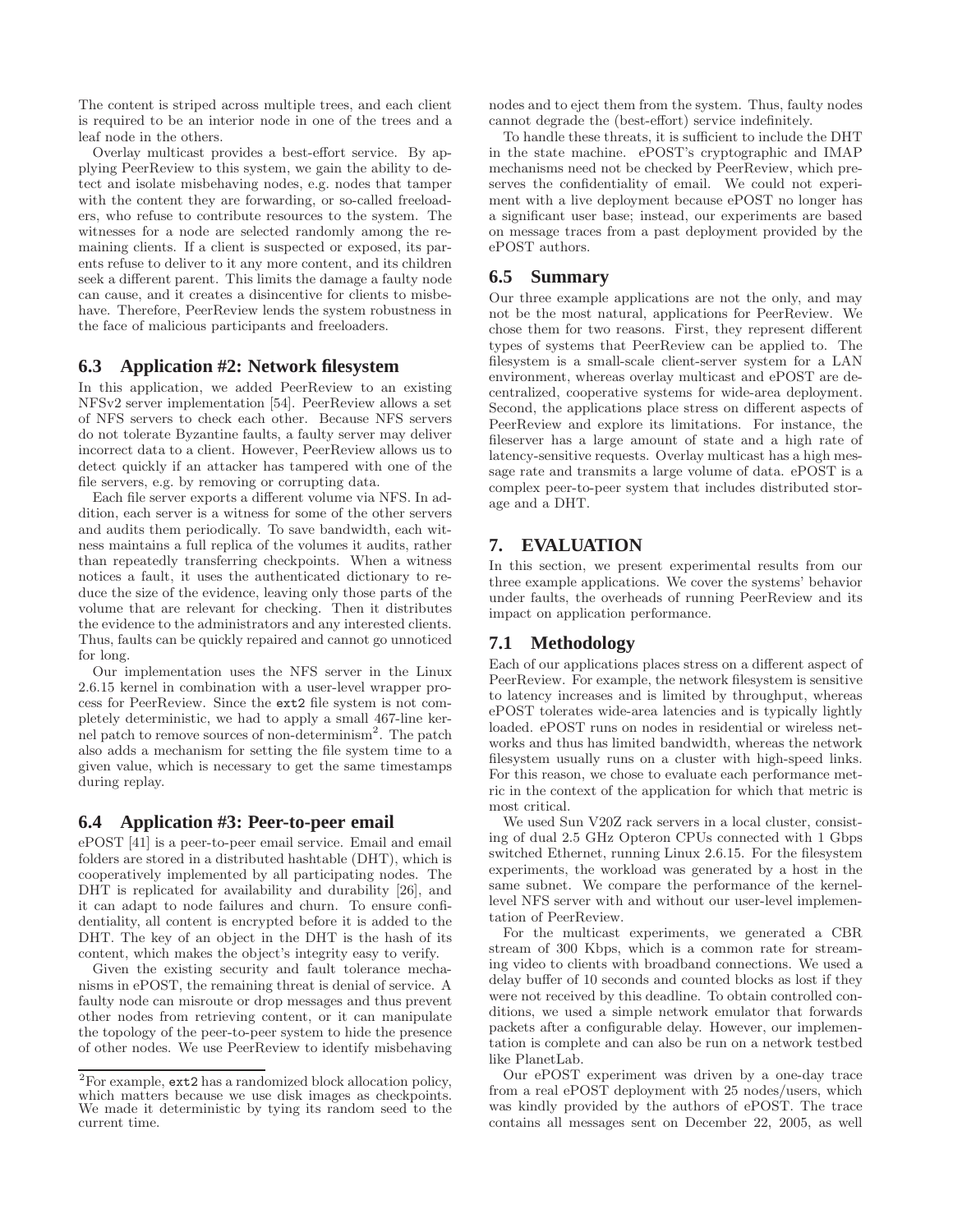

Figure 4: Multicast with a single freeloader: Impact on an average correct node (left bar) and on the freeloader (right bar). The error bars show minimum and maximum values. The freeloader uses different strategies, which are described in the text.

as all DHT operations (get/put) and all churn events (online/offline). We could not obtain a list of the exact keys and sizes of the objects in the DHT, but we were able to estimate its overall size. The experiment used our network emulator, although our code also runs on real networks.

In all experiments, we applied consistent hashing to choose a set of  $\psi$  witnesses per node, and we configured a high audit frequency of  $T_{audit} = 10$  secs. The buffer delay  $T_{buf}$  was 100 ms for overlay multicast and 5 secs otherwise.

## **7.2 Fault injection experiments**

In our first experiment, we inject a few faults into our systems. In the first scenario, three<sup>3</sup> faulty ePOST nodes  $F_1-F_3$ try to censor an object  $O$ . First, a node  $A$  joins and inserts O into the DHT. To make it easy for the three nodes, we choose O's key such that  $F_1-F_3$  store the replicas. Then A leaves the system and, 10 seconds later, another node B attempts to look up the object in the DHT. The request is routed to the faulty nodes, who reply that O does not exist.

Without PeerReview in place, lookups of O take a long time, because ePOST's archival store has to retrieve the missing object each time. Moreover, this state can persist indefinitely, because the system cannot identify and remove the faulty nodes<sup>4</sup>. With PeerReview, however, the faulty nodes are exposed after their first incorrect response. The effect is the same as if  $F_i$  had left the system: ePOST repairs its routing tables, new replicas of O are restored from ePOST's archival background store and subsequent lookups of object O succeed immediately. We note that this is possible even though  $A$  and  $B$  never communicate directly; they are never even online at the same time.

Our second experiment tests overlay multicast's response to freeloaders. We set up three multicasts, each with one source, 100 clients, 10 trees, and  $\psi = 2$  witnesses per

| Run              | Min             | Avg            | Max            |
|------------------|-----------------|----------------|----------------|
| nfs              | $66 \; \mu s$   | $78 \ \mu s$   | $99 \; \mu s$  |
| $\n  nfs+wrap\n$ | $91 \; \mu s$   | $113 \ \mu s$  | $136 \; \mu s$ |
| peerreview-nosig | 140 $\mu s$     | 144 $\mu s$    | 241 $\mu s$    |
| peerreview-1024  | $.591 \; \mu s$ | $624 \; \mu s$ | $938 \; \mu s$ |

Table 1: Round-trip time for a NULL RPC.

node. One of the clients either behaved as expected ("Cooperative") or freeloaded with a "Reluctant" strategy, forwarding content only when challenged by its witnesses, or freeloaded with a "Silent" strategy, refusing to forward any content. Without PeerReview, both strategies would enable the freeloader to receive all content without forwarding any content.

With PeerReview in place (Figure 4), the "Reluctant" strategy still enables the freeloader to receive most of the content in time but it must send more traffic than with the cooperative strategy because it cannot avoid forwarding each message eventually, and it must constantly answer challenges sent to it via its witnesses. The "Silent" strategy, by contrast, causes the freeloader to be exposed, so the other nodes stop sending content to it. Thus, both freeloading strategies are unattractive for the freeloader.

#### **7.3 Message latency**

PeerReview increases the latency of message transfers because the sender must sign each message before transmitting it, and the receiver must check the signature before accepting the message. Also, both sides must append an entry to their log.

To quantify the impact, we set up an experiment in which we measured the latency of an NFS NULL request (essentially a no-op). This is a worst-case scenario in terms of the impact on message latency: both the propagation delay and the processing time are very small, so the additional latency has a high impact. Table 1 shows our results. 'Nfs' is the bare NFS server; 'nfs+wrap' adds the cost of invoking the user-level wrapper for each RPC request and each response; and 'peerreview-nosig' adds the PeerReview wrapper with dummy signatures. The final result is for the full PeerReview protocol with 1024-bit RSA keys.

Our results show that the overhead is dominated by the time needed to generate and verify cryptographic signatures. Each RPC requires two messages, and for each message, a signature must be generated by the sender and verified by the receiver. This adds a constant delay that depends on the key length and the cryptographic algorithm used. For RSA-1024, the delay is about 1.5 ms per RPC, which matters for local-area applications with many small requests but is insignificant for wide-area applications. Moreover, if we use the more efficient ESIGN algorithm with 2048-bit keys, two signatures can be generated and verified in less than 250  $\mu$ s on the same hardware. As an additional optimization, small messages could be signed in batches.

# **7.4 Throughput**

In configurations where nodes are witnesses for each other, a node must replay and check requests directed to  $\psi$  other nodes, as part of its responsibility as a witness. Hence, we expect the average throughput of each node to drop to  $\frac{1}{\psi+1}$ of its capacity.

<sup>3</sup> ePOST stores three full replicas of each object in its DHT plus a number of erasure-coded fragments in its archival store. The archival store is accessed only if the object is not found in the DHT.

<sup>&</sup>lt;sup>4</sup>Note that secure routing [11] would not solve this problem. The lookups are delivered to the right nodes, but these nodes do not respond correctly.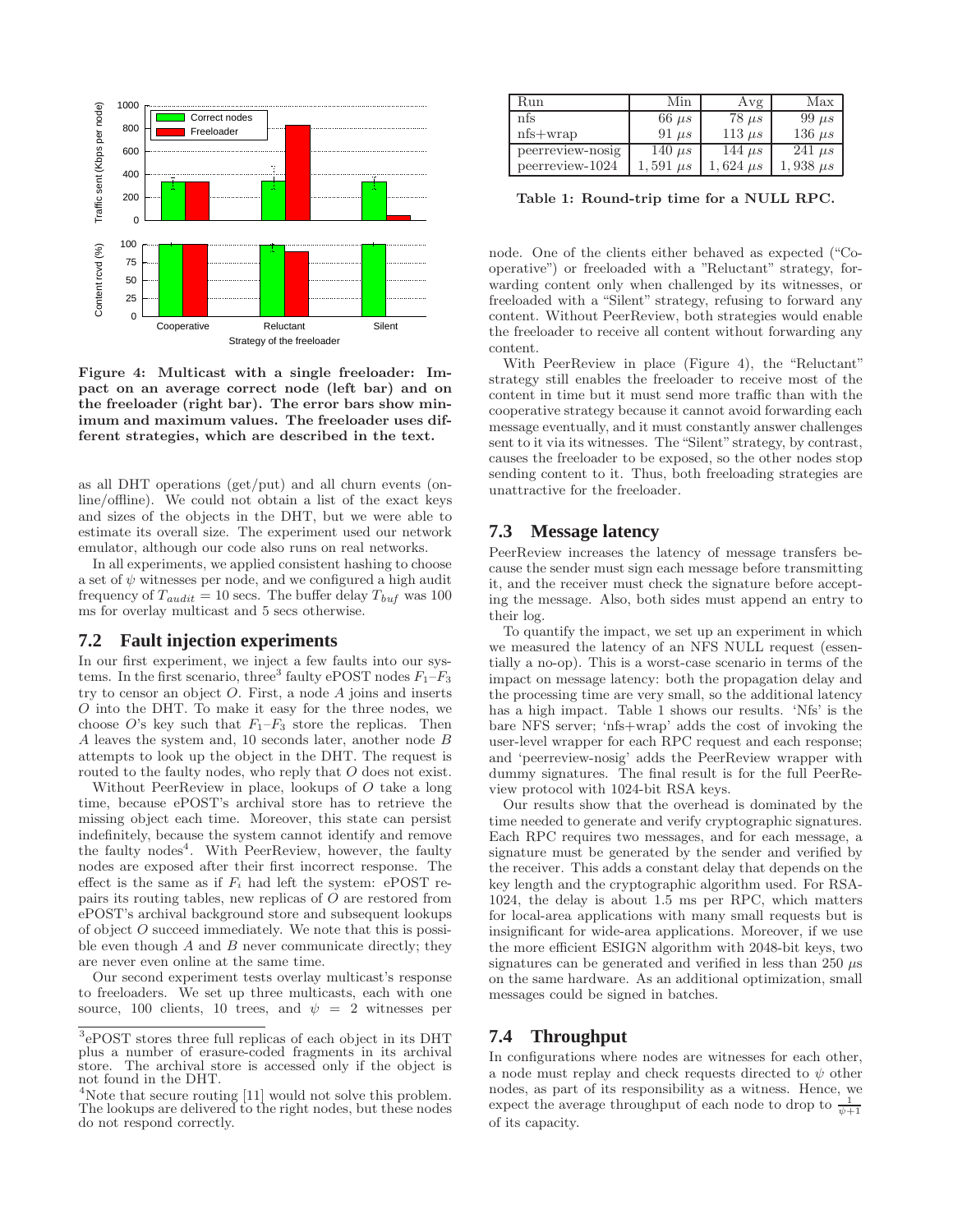

Figure 5: Throughput results for random 1 kB NFS read accesses over 10 GB of data.

To verify this, we deployed our network filesystem with four servers, using bare NFS in one experiment and adding PeerReview with  $\psi = 2$  witnesses per server in another. Each server exported 10 GB worth of data. Then we sent random 1 kB read requests to each server at a constant rate, and we measured the average request latency. When the request rate reaches the server's capacity, we expect the latency to increase sharply. Figure 5 shows our results for a single server. As expected, throughput drops to approximately one-third with PeerReview enabled.

However, if the workload is bursty, PeerReview can temporarily increase its throughput by deferring audits to periods of low load, at the expense of a slightly higher time to detection. We repeated the previous experiment with short request bursts (see "audits deferred" in Figure 5) and found that under these conditions, the PeerReview-enabled servers could almost reach the full throughput of the unmodified NFS server. This is important because, in practice, most systems experience bursty and/or diurnal workloads. With a sufficiently high  $T_{audit}$ , these systems can profit from accountability without having to pay for it with a lower throughput.

## **7.5 CPU overhead**

If a PeerReview-enabled node handles many very short requests, the cryptographic operations required for each message can form a bottleneck. Suppose verifying one signature and creating another takes c seconds. Then a node cannot respond to more than  $\frac{1}{c}$  incoming messages per second, even if the actual processing takes no time at all. However, concurrent signature generations are trivially parallelizable, so the problem can be overcome by using more CPUs or a CPU with multiple cores.

To quantify this, we saturated a PeerReview-enabled NFS server with NULL RPCs and found that it could handle 3, 900 RPCs per second with one of the two CPUs disabled. When we enabled the second CPU, the throughput rose to 7, 500 RPCs per second, a 92% increase. This shows that PeerReview can easily take advantage of additional CPUs. Because multi-core CPUs will become the standard, we expect that most applications will not be limited by the cost of asymmetric cryptography.

## **7.6 Network traffic and disk space**

PeerReview requires network bandwidth for auditing and consistency checking, and disk space to store logs and evidence. As discussed in Section 4, the overhead depends mainly on the number  $\psi$  of witnesses per node. To quan-



Figure 6: Average network traffic in ePOST.

tify this, we used our ePOST application and the trace from a deployment with real users. We replayed the trace several times, varying the parameter  $\psi$ , and we measured the average number of bytes sent per node per hour. We also measured the average log size.

Figure 6 shows our results. With  $\psi = 5$  witnesses, the average network traffic of an ePOST node increased from 18.0 Kbps to 80.5 Kbps. The overhead is initially dominated by the audits, but their share grows only with  $O(\psi)$ , whereas the consistency protocol's share grows with  $O(\psi^2)$ . We also note that our optimizations from Section 5.1 are effective; without them, the audit traffic would be at least  $\psi$  times the payload.

PeerReview adds a considerable amount of network traffic. However, the bulk of the additional network traffic is caused by auditing and consistency. With the typical bursty or diurnal workloads that many systems experience, both of these tasks can be deferred to periods of low load. Thus, they do not necessarily reduce the peak throughput of the system, nor do they increase the peak network traffic.

On average, each node's log grew at a rate of 14.4 MB per hour, independent of the parameter  $\psi$ . This means that a year's log can be kept in ePOST in less than 125 GB of disk storage per node. In the multicast experiment, the log grew at a rate of 147 MB per hour. However, this includes 135 MB of streamed content, which could be safely discarded after a few minutes.

## **7.7 Scalability**

In a system with a large number of nodes, it can be difficult to ensure an absolute bound on the number of faulty nodes. Instead, a bound on the fraction  $\varphi$  of faulty nodes is often assumed. To maintain PeerReview's completeness guarantees, we must choose  $\psi = [\varphi N]$  in this case; otherwise, all witnesses of a faulty node could also be faulty. Because the consistency protocol creates a per-node overhead that grows with  $O(\psi^2)$ , we arrive at an overhead of  $O(N^2)$ . Extrapolating from the results in Figure 6, and assuming that each node has a broadband connection with an upstream bandwidth of 512 Kbps, ePOST should be able to scale to a configuration with  $\psi = 13$  witnesses. Assuming a bound of  $\varphi = 10\%$ faulty nodes, the system would scale to about 130 nodes with broadband connections.

However, scalability can be improved considerably by relaxing PeerReview's guarantees as described in Section 4.11. We implemented smaller witness sets and randomized consistency checking for both ePOST and overlay multicast. Figure 7 shows how the per-node traffic grows with the system size N if we assume a bound of  $\varphi = 10\%$  faulty nodes and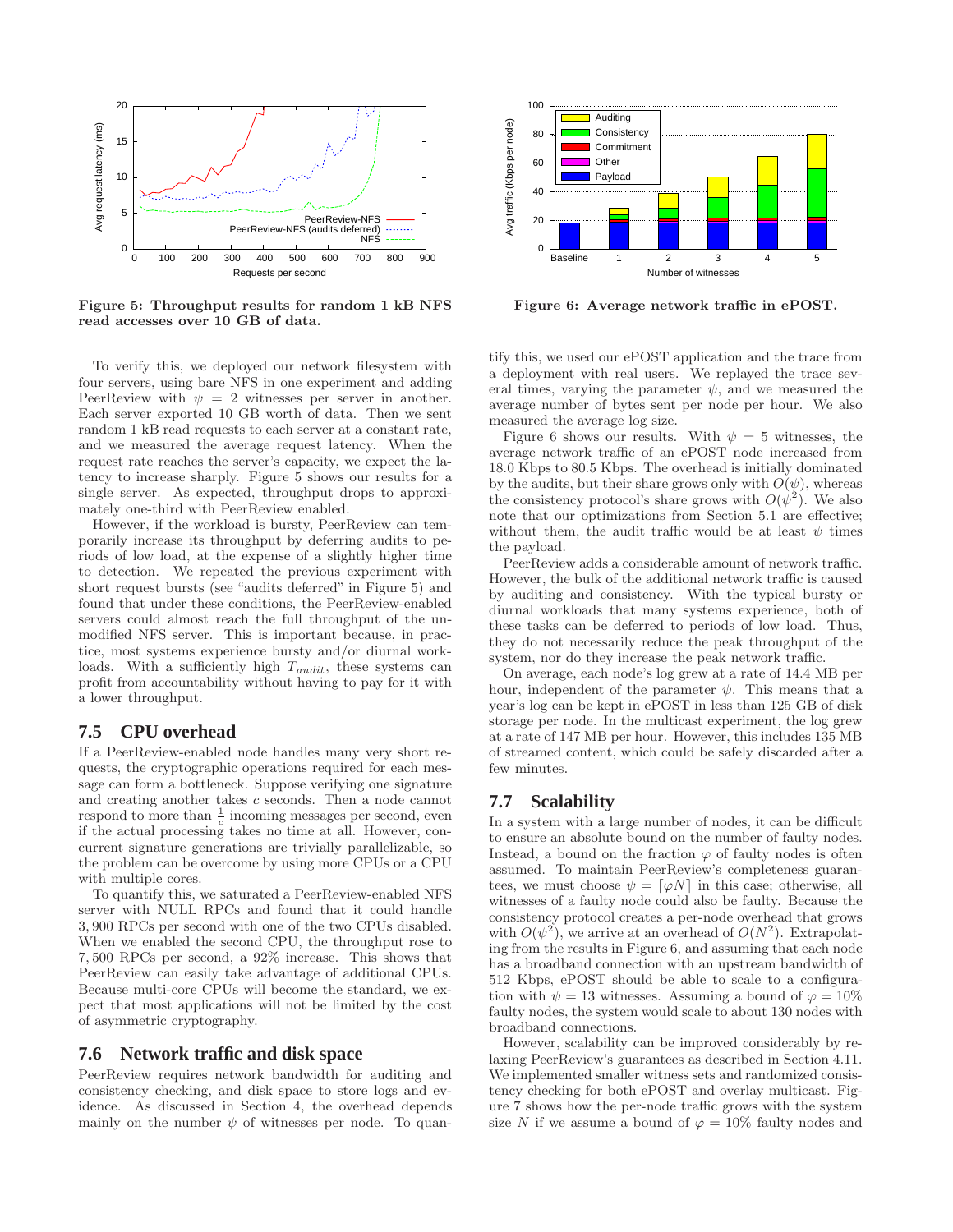

Figure 7: Scalability for ePOST (left) and overlay multicast (right) with strong guarantees and with probabilistic guarantees, using smaller witness sets (SWS) and/or randomized consistency checking (RCC). The ePOST numbers are extrapolated from Figure 6, while the other results are from the multicast experiment.

 $P_f = P_m = 10^{-6}$ . When both modifications are combined, ePOST scales to over 10, 000 nodes and overlay multicast to at least 1, 000 nodes with broadband connections.

## **7.8 Additional benefits**

While experimenting with PeerReview, we discovered some unexpected benefits. PeerReview turned out to be a useful tool for tracking down race conditions and other 'heisenbugs'. These bugs are exposed by PeerReview because they typically occur either during execution or during replay, but not both. In this case, PeerReview conveniently produces evidence that can be used to reproduce the bug. We found several of these bugs in the original ePOST codebase, and these have been confirmed by the ePOST developers.

Another unexpected benefit was the ability to check for protocol conformance in a system that contains more than one implementation of the same protocol. Because each node uses its own implementation as a reference when witnessing another node, deviations from the protocol (e.g. in corner cases) can be detected. In this case, PeerReview provides evidence that can be used to reproduce the different behavior.

## **8. CONCLUSION**

In this paper, we have described PeerReview, a general and practical system that provides accountability and fault detection for distributed systems. PeerReview guarantees the eventual detection of all Byzantine faults whose effects are observed by a correct node. Verifiable evidence of a fault is irrefutably linked to a faulty node, while correct nodes can defend themselves against false accusations. We applied PeerReview to three sample applications and experimentally evaluated the resultant systems. Our experiments indicate that PeerReview is practical and useful for a range of distributed applications. Despite its strong guarantees, PeerReview scales to moderately large systems; however, by relaxing completeness in favor of a probabilistic detection guarantee, PeerReview can scale to very large systems.

#### **Acknowledgments**

We thank the anonymous reviewers and our shepherd, Mike Schroeder, for their helpful comments. Thanks to Alan Mislove and James Stewart for their help with ePOST. This research was supported in part by US National Science Foundation grants ANI-0225660 and CNS-0509297. Andreas Haeberlen received an SOSP student travel scholarship, which was supported by Infosys.

## **9. REFERENCES**

- [1] A. S. Aiyer, L. Alvisi, A. Clement, M. Dahlin, J.-P. Martin, and C. Porth. BAR fault tolerance for cooperative services. In Proc. SOSP'05, Oct 2005.
- [2] L. Alvisi, D. Malkhi, E. T. Pierce, and M. K. Reiter. Fault detection for Byzantine quorum systems. IEEE Trans. Parallel Distrib. Syst., 12(9):996–1007, 2001.
- R. Arends, R. Austein, M. Larson, D. Massey, and S. Rose. RFC 4033: DNS security introduction and requirements. http://www.ietf.org/rfc/rfc4033.txt, Mar 2005.
- [4] K. Argyraki, P. Maniatis, O. Irzak, and S. Shenker. An accountability interface for the Internet. In Proc. 14th ICNP, Oct 2007.
- [5] E. Barker, W. Barker, W. Burr, W. Polk, and M. Smid. Recommendation for key management. NIST Special Publication 800-57, revised Mar 2007.
- [6] H. Barringer, A. Goldberg, K. Havelund, and K. Sen. Rule-based runtime verification. In Proc. VMCAI'04, Jan 2004.
- [7] R. A. Bazzi and G. Neiger. Simplifying fault-tolerance: Providing the abstraction of crash failures. J. ACM, 48(3):499–554, 2001.
- [8] G. Bracha. Asynchronous Byzantine agreement protocols. Information and Computation, 75(2):130–143, Nov 1987.
- [9] G. Bracha and S. Toueg. Asynchronous consensus and broadcast protocols. Journal of the ACM, 32(4), 1985.
- [10] M. Castro. Practical Byzantine Fault Tolerance. PhD thesis, MIT LCS, Jan 2001.
- [11] M. Castro, P. Druschel, A. Ganesh, A. Rowstron, and D. S. Wallach. Secure routing for structured peer-to-peer overlay networks. In Proceedings of  $OSDI'02$ , Boston, MA, Dec 2002.
- [12] M. Castro, P. Druschel, A.-M. Kermarrec, A. Nandi, A. Rowstron, and A. Singh. SplitStream: High-bandwidth multicast in cooperative environments. In *Proceedings of SOSP'03*, Oct 2003.
- [13] M. Castro and B. Liskov. Practical Byzantine fault tolerance and proactive recovery. ACM Trans. Comput. Syst., 20(4):398–461, 2002.
- [14] M. Castro, R. Rodrigues, and B. Liskov. BASE: Using abstraction to improve fault tolerance. ACM Trans. Comput. Syst., 21(3):236–269, 2003.
- [15] T. D. Chandra and S. Toueg. Unreliable failure detectors for reliable distributed systems. Journal of the ACM, 43(2):225–267, Mar 1996.
- [16] B.-G. Chun, P. Maniatis, S. Shenker, and J. Kubiatowicz. Attested append-only memory: Making adversaries stick to their word. In Proc. SOSP, Oct 2007.